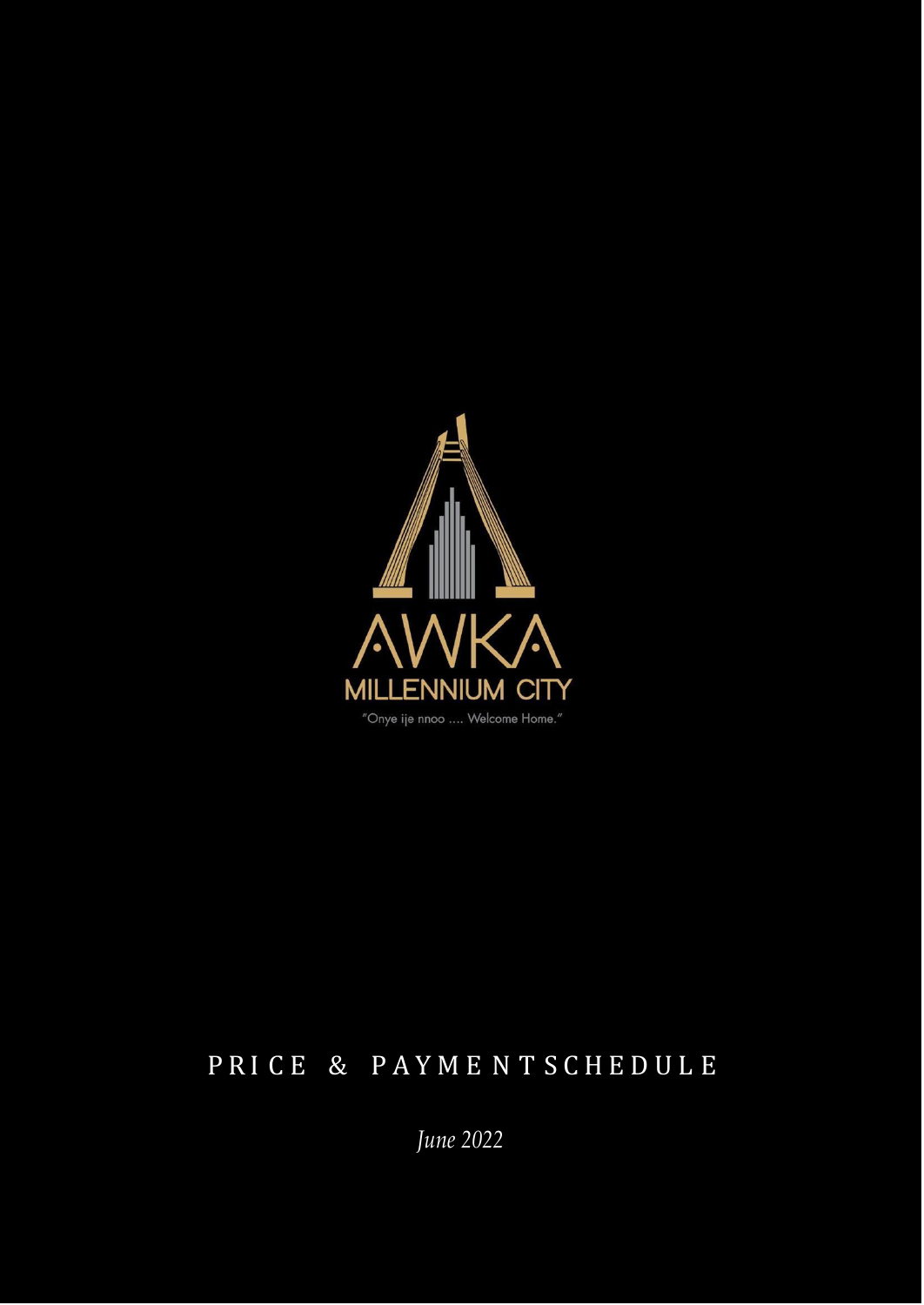### The Layout





|                       | <b>LAND USE</b>                       | SQ M (AREA)   | <b>HECTARES</b> | PERCETAGE (%) |
|-----------------------|---------------------------------------|---------------|-----------------|---------------|
|                       |                                       |               |                 |               |
| $\mathbb{Z}_{\geq 0}$ | <b>RECREATIONAL AREAS &amp; PARKS</b> | 136,757.854   | 13.67           | 12.08         |
| PV.                   | <b>UTILITY AREA</b>                   | 8,392.956     | 0.84            | 0.74          |
| m                     | <b>RESIDENTIAL AREA</b>               | 745,532.061   | 74.55           | 65.91         |
| $\mathbb{R}$          | <b>ROADS</b>                          | 135,551.539   | 13.55           | 11.97         |
| N                     | INSTITUTIONAL (SCHOOL)                | 3,163.843     | 0.32            | 0.28          |
| PS.                   | <b>HEALTH CENTRE</b>                  | 3.255.128     | 0.33            | 0.29          |
| P.                    | <b>CHURCH</b>                         | 3,961.830     | 0.39            | 0.35          |
|                       | <b>COMMERCIAL</b>                     | 64,138.921    | 6.41            | 5.67          |
|                       |                                       |               |                 |               |
|                       | <b>TOTAL</b>                          | 1,131,109.672 | 113.11          | 100.00        |



#### **TOTAL RESIDENTIAL PLOTS - 764**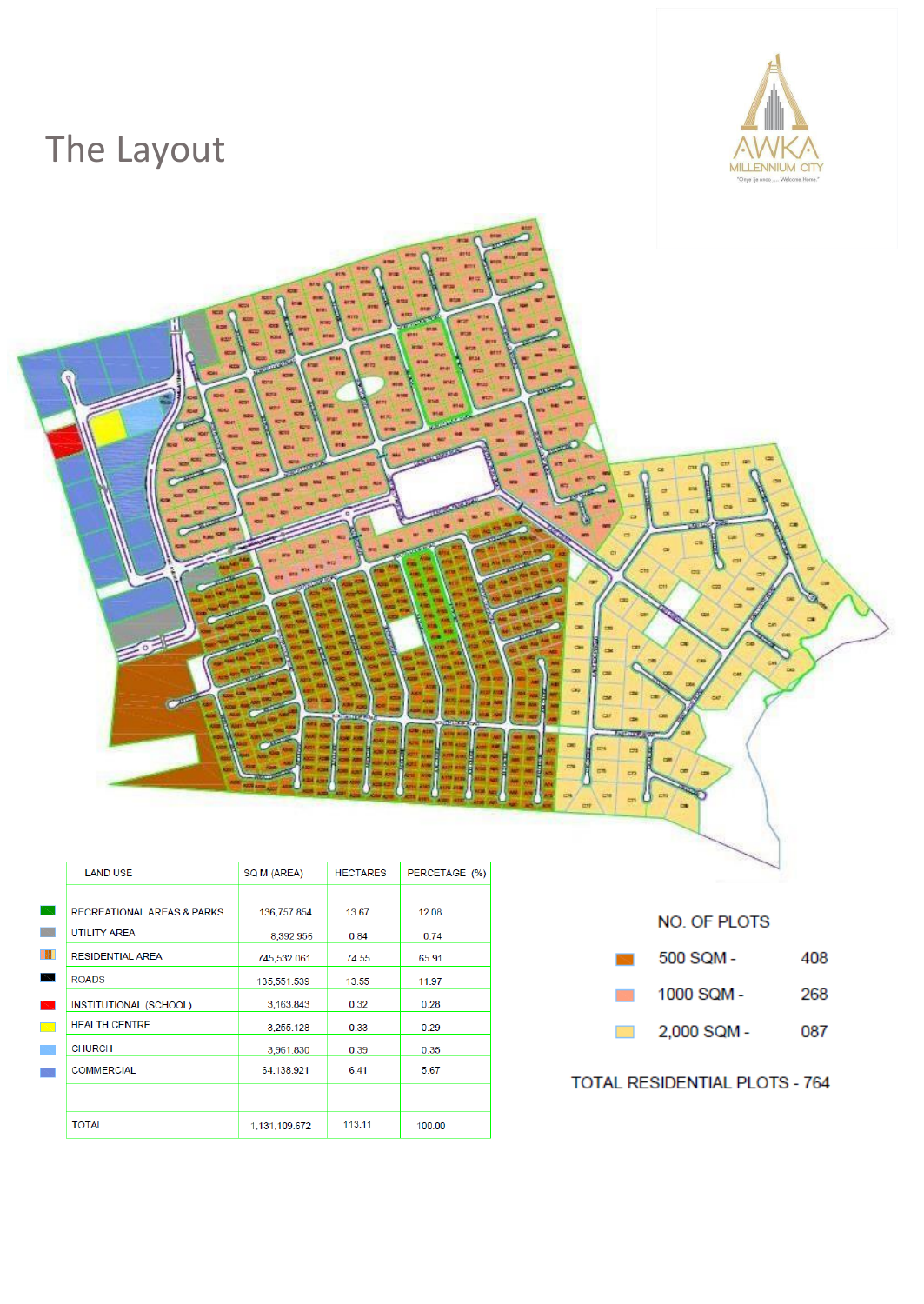

### Phasing Plan



\*Plots in all phases are currently on Sale\*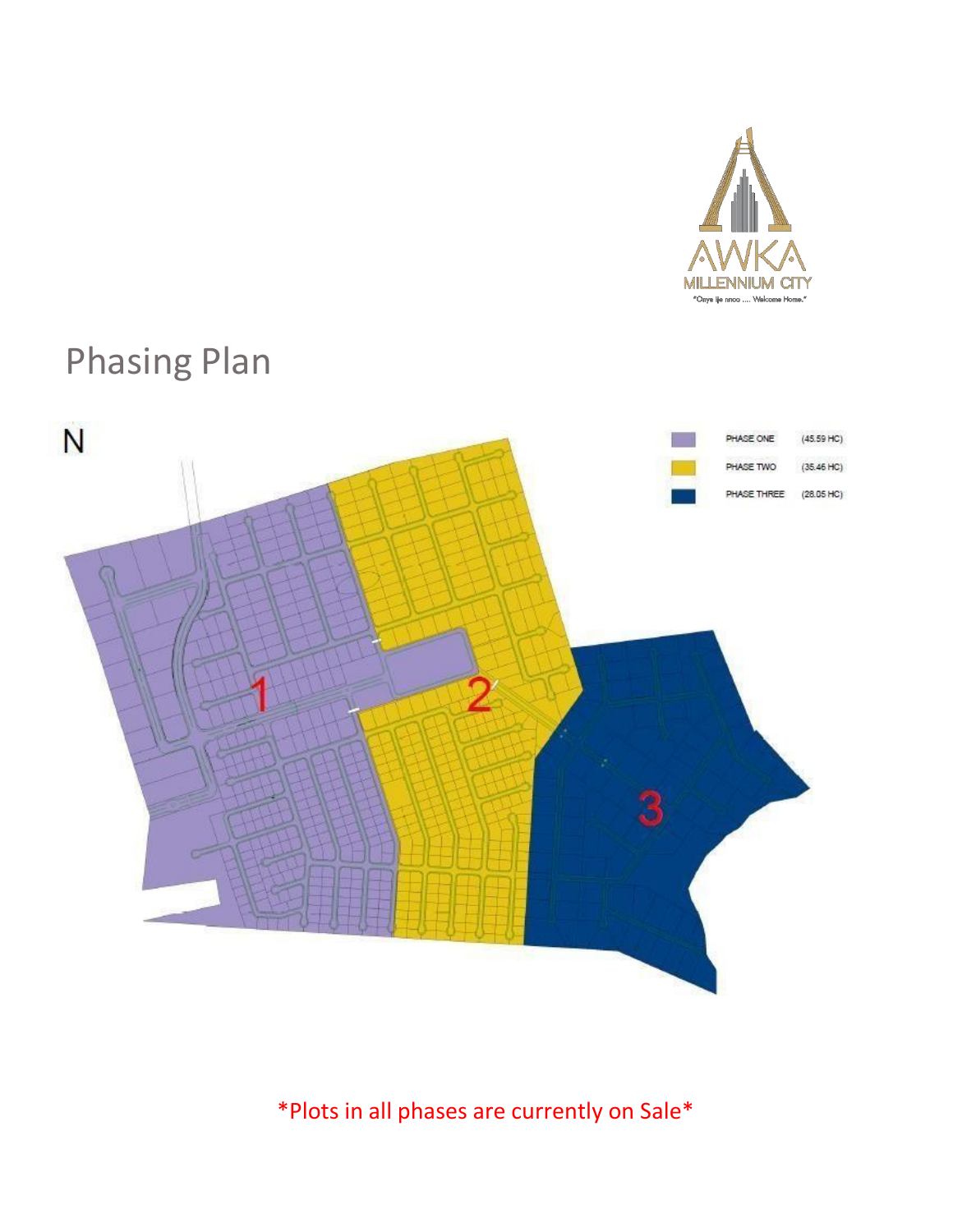

## MEDIUM DENSITY RESIDENTIAL AREA

## Outright Payment

### (NGN 40000/SQM)

|                         | 500 SQM                 |
|-------------------------|-------------------------|
| <b>PAYMENT</b>          | $\#20,000,000$          |
| AGENCY/LEGAL FEES (10%) | $\frac{N}{N}$ 2,000,000 |
| <b>GRAND TOTAL</b>      | $\#$ 22,000,000         |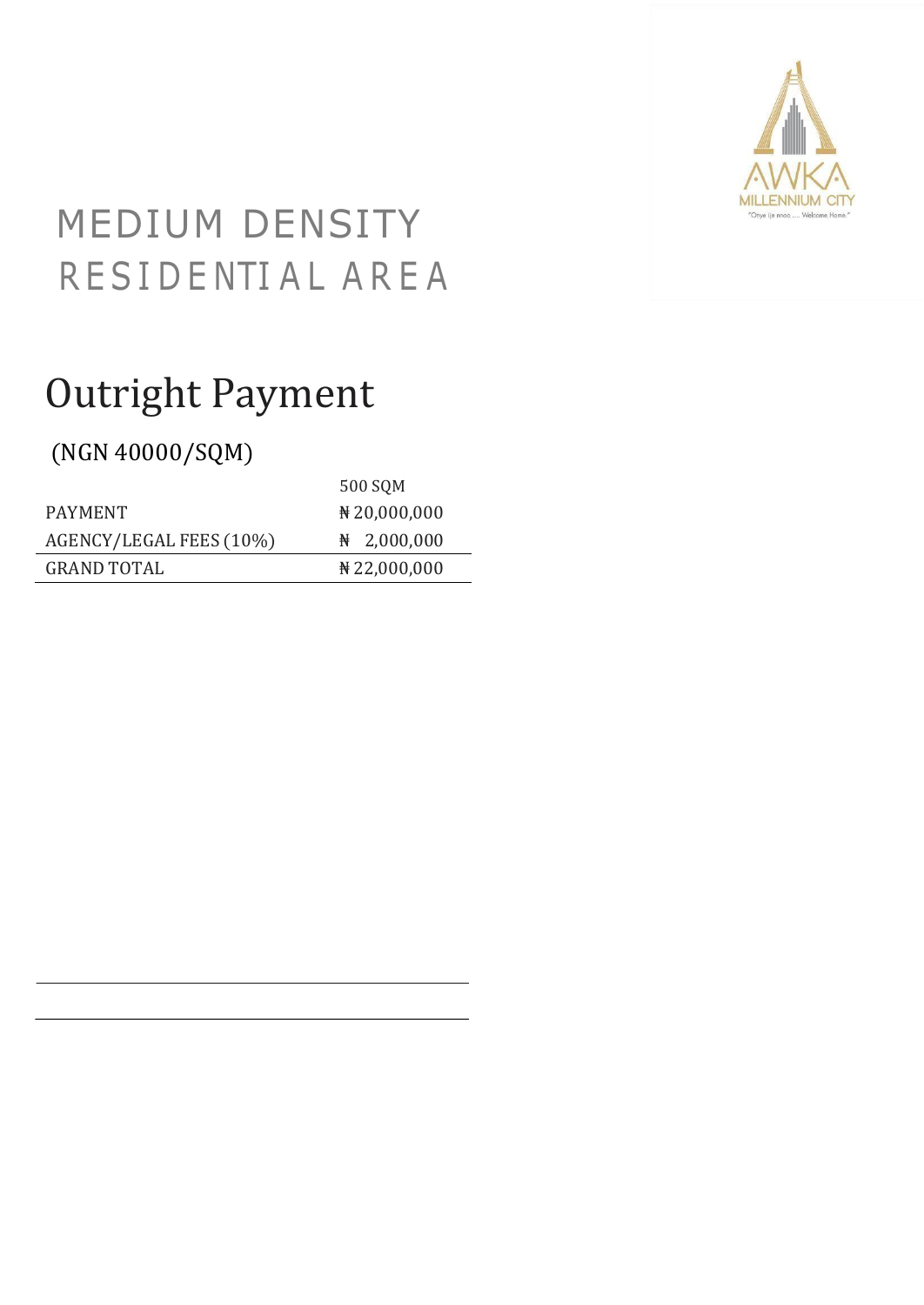

# LOW DENSITY R E S I D E NTI A L A R E A

## Outright Payment

### (NGN 40000/SQM)

|                         | 1000 SQM                |
|-------------------------|-------------------------|
| <b>PAYMENT</b>          | $\#40,000,000$          |
| AGENCY/LEGAL FEES (10%) | $\frac{N}{N}$ 4,000,000 |
| <b>GRAND TOTAL</b>      | $\#$ 44,000,000         |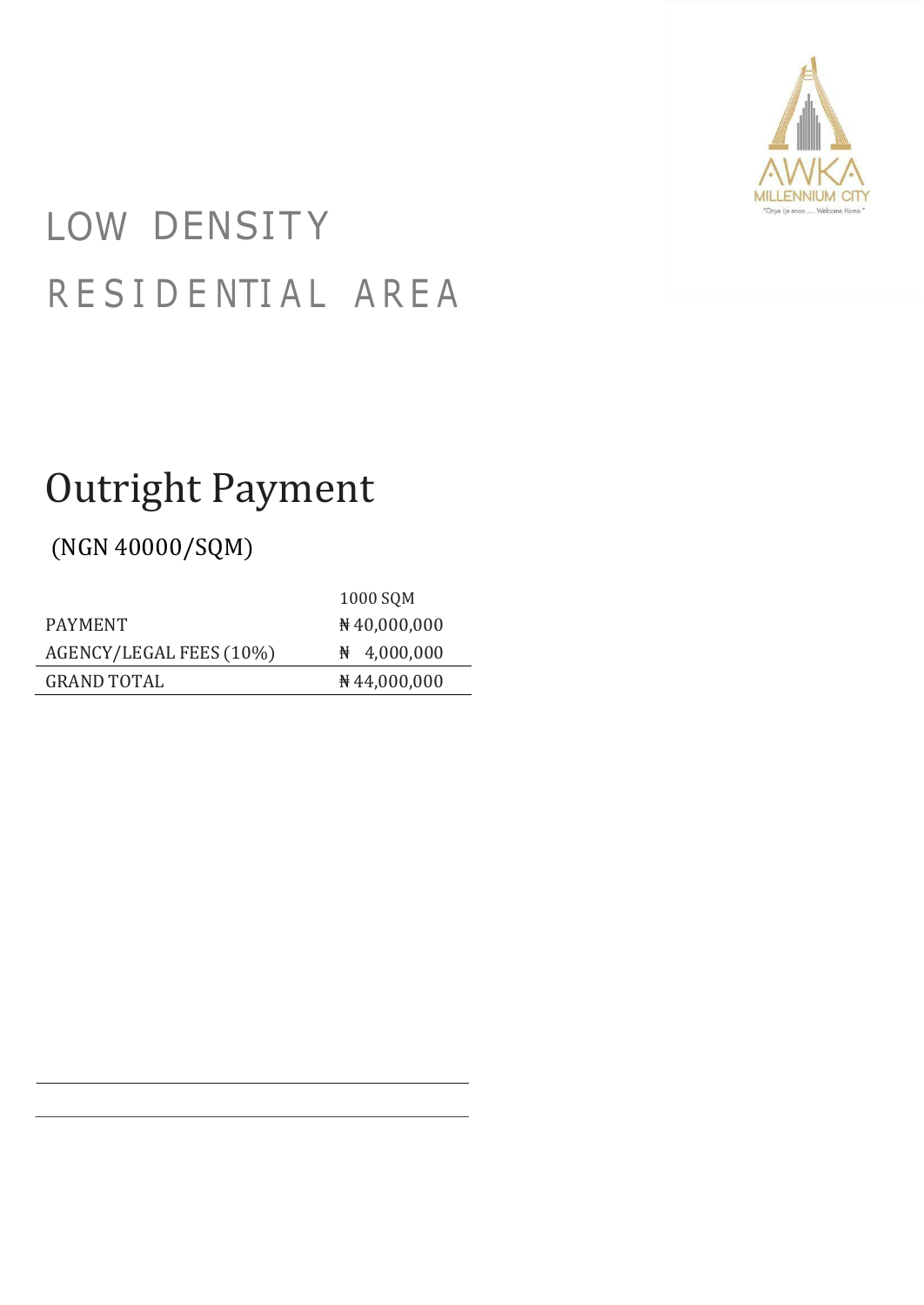

## VERY LOW DENSITY RESIDENTIAL AREA

## Outright Payment

(NGN 45000/SQM)

|                         | 2000 SQM                |
|-------------------------|-------------------------|
| <b>PAYMENT</b>          | ₦90,000,000             |
| AGENCY/LEGAL FEES (10%) | $\frac{N}{N}$ 9,000,000 |
| <b>GRAND TOTAL</b>      | ₦99,000,000             |